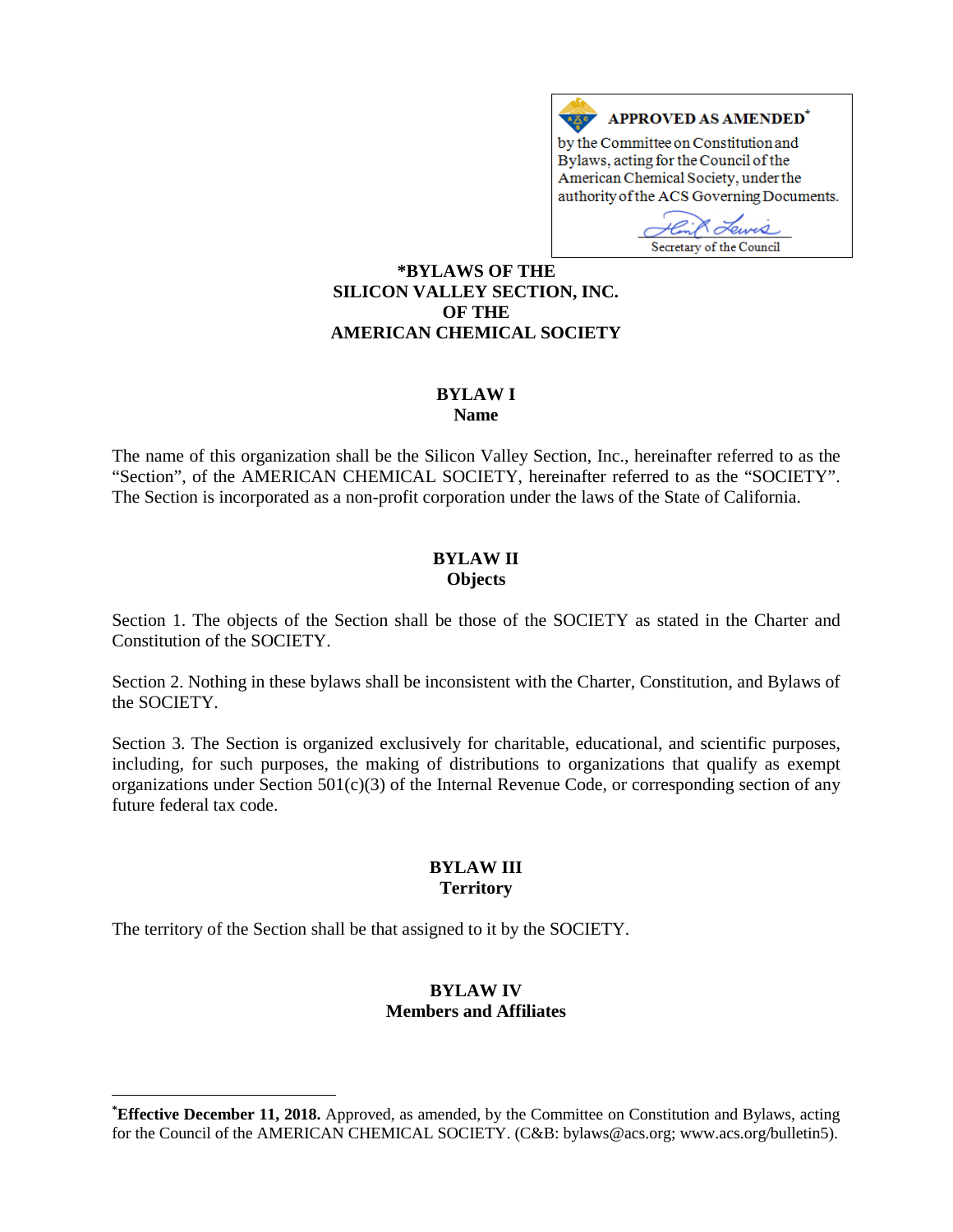Section 1. The rolls of the Section shall include those MEMBERS and STUDENT MEMBERS (hereinafter collectively referred to as "members") and Society Affiliates of the SOCIETY residing within the territory of the Section provided that any exceptions to this rule shall be made in conformity with the Constitution and Bylaws of the SOCIETY.

Section 2. STUDENT MEMBERS shall be entitled to all privileges of membership except that of holding an elective position of the SOCIETY and of the Section. A STUDENT MEMBER may not serve as a Councilor, Alternate Councilor, or the Temporary Substitute Councilor, and they may not hold an elective position of the Section as noted elsewhere in these bylaws. A STUDENT MEMBER may be appointed as a committee chair.

Section 3. The Section may have Local Section Affiliates as authorized in the Constitution and Bylaws of the SOCIETY. A Local Section Affiliate shall retain affiliate status only so long as payment is made of Local Section Affiliate dues of not less than two dollars (\$2.00) per annum. A Local Section Affiliate may not (1) hold or vote for an elective position, (2) vote on Articles of Incorporation and bylaws, (3) vote for Councilor(s) or Alternate Councilor(s), (4) serve as a voting member of the Executive Committee, or (5) be appointed as a committee chair.

Section 4. Society Affiliates may be assessed dues in the amount specified by the Executive Committee. A Society Affiliate may not (1) hold or vote for any elective position(s), (2) vote on Articles of Incorporation and bylaws of the Section, (3) vote for the Councilor(s) or Alternate Councilor(s), (4) serve as a voting member of the Executive Committee or (5) be appointed as a committee chair.

Section 5. Members and affiliates shall have such rights and privileges as accorded to them by the Constitution and Bylaws of the SOCIETY and these bylaws.

## **BYLAW V Officers, Executive Committee, and Councilor(s)**

Section 1. The officers of the Section shall be MEMBERS of the SOCIETY and the Section and shall consist of the Chair, Chair-Elect, Immediate Past Chair, Secretary, and Treasurer.

Section 2. The Executive Committee shall be the governing body of the Section and as such shall have full power to conduct, manage, and direct the business and affairs of the Section in accordance with the Constitution and Bylaws of the SOCIETY and these bylaws. The Executive Committee shall consist of the officers of the Section, the Councilor(s), and Alternate Councilor(s).

Section 3. The Chair and Chair-Elect shall serve for a term of one year beginning on January 1 or until their successors are elected. At the end of the Chair-Elect's term of office, the Chair-Elect shall succeed to the office of Chair. The Secretary and Treasurer shall serve for a term of two years beginning on January 1 or until their successors are elected; they shall be elected in alternate years, whenever possible, to provide for a rotation of terms. With the exception of the Chair and Chair-Elect, the incumbent of any position is eligible for reelection.

Section 4. The duties of the officers shall be such as usually pertain to their offices, together with those required by these bylaws and by the Constitution and Bylaws of the SOCIETY, and such other duties as may be assigned to them from time to time by the Executive Committee.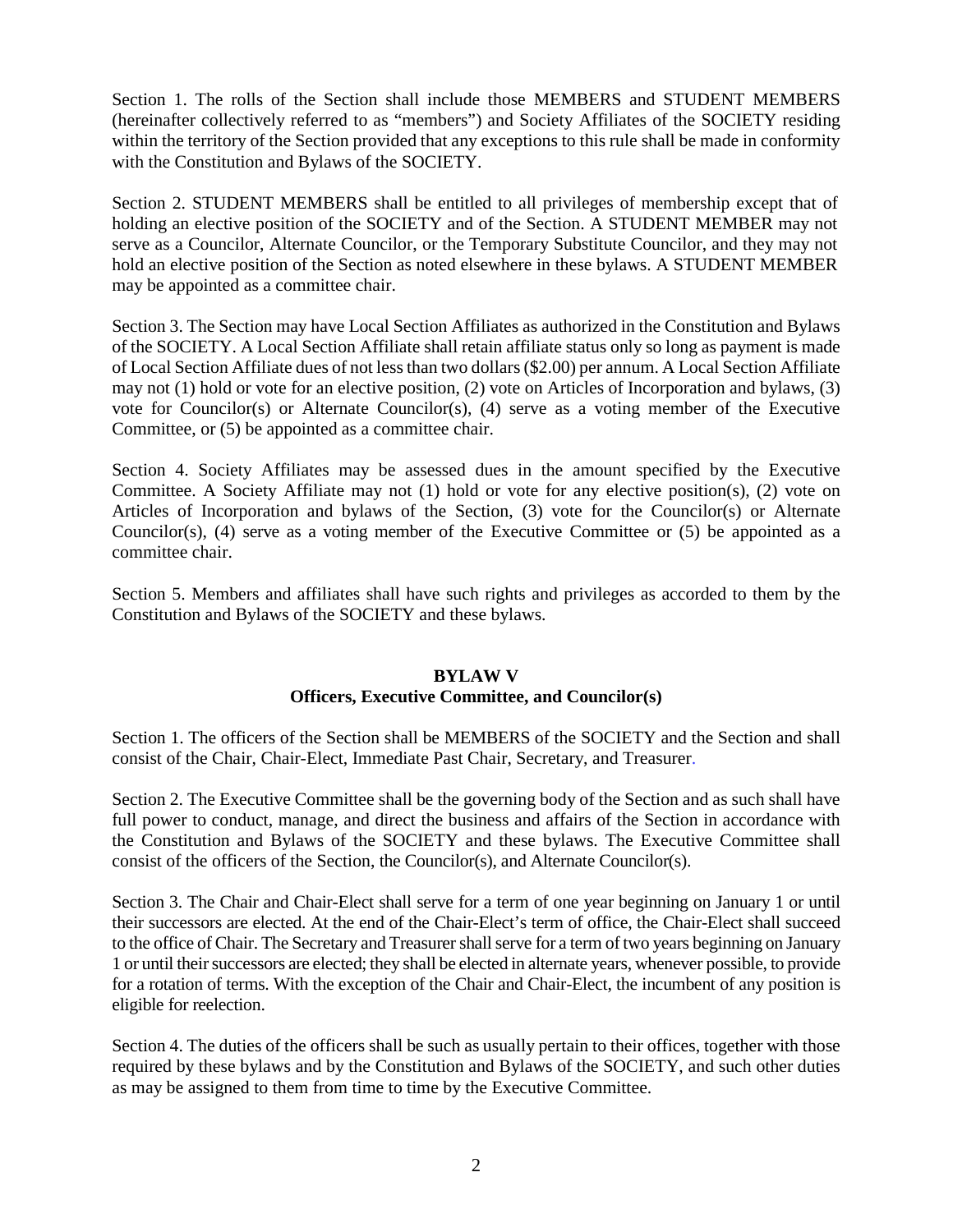- a. The duties of the Chair shall be to preside at meetings of the Executive Committee, to carry into effect the decisions and recommendations of that Committee, to preside at meetings of the Section to conduct governance business, to appoint, with the approval of the Executive Committee, all committee chairs and committee members except as stated elsewhere in these bylaws, and to carry out the duties required by the Constitution and Bylaws of the SOCIETY.
- b. The duties of the Chair-Elect shall be to assist the Chair with the direction and management of the Section. In the absence of the Chair, the duties of the office shall devolve upon the Chair-Elect.
- c. The duties of the Secretary shall be to keep a record of the minutes of the meetings of the Section and of the Executive Committee, to maintain a list of members and affiliates, to send to members and affiliates such notices as the business of the Section may require, to submit a report to the Section at its annual meeting, and to carry out the duties required by the Constitution and Bylaws of the SOCIETY and elsewhere in these bylaws. The Secretary shall preside over meetings in the absence of both the Chair and Chair-Elect.
- d. The Treasurer shall have charge of the funds of the Section, keep an accurate record of all receipts and disbursements, receive dues, and make those disbursements approved by the Executive Committee. The Treasurer shall render an account of all transactions and of the financial condition of the Section to the Executive Committee at times set by the Committee, and shall submit such reports as are required by the Constitution and Bylaws of the SOCIETY.

Section 5. Councilor(s), Alternate Councilor(s), and Temporary Substitute Councilor

- a. The Section shall have Councilor(s) and Alternate Councilor(s) as provided in the Constitution and Bylaws of the SOCIETY. The Section's Councilor(s) and Alternate Councilor(s) shall carry out those duties assigned to them by the Constitution and Bylaws of the SOCIETY. In particular, the Councilor(s) (or Alternate Councilor(s) or Temporary Substitute Councilor if so designated to serve in place of the Councilor for a particular meeting), shall attend meetings of the Council of the SOCIETY and represent the Section at such meetings.
- b. Councilor(s) and Alternate Councilor(s) shall be elected by ballot from among the MEMBERS for three-year terms beginning January 1. Reelection is permissible. Councilor(s) shall be elected in separate years, whenever possible, to provide for a rotation of terms in accordance with the Constitution of the SOCIETY. A partial term of one or two years shall be used whenever necessary to establish or to restore rotation of three-year terms provided that the Councilor and/or Alternate Councilor agree to the partial term before the election.
- c. In the event that a Councilor is unable to attend a specified meeting of the Council of the SOCIETY, the Chair of the Section shall appoint one of the Alternate Councilor(s) to serve as Councilor at the specified meeting. Such appointment of an Alternate Councilor shall be for only one meeting.
- d. If every Councilor and Alternate Councilor of the Section will be absent from a Council meeting, thus leaving the Section without representation at such meeting, the Executive Committee may designate one MEMBER of the Section as a Temporary Substitute Councilor in accordance with the Bylaws of the SOCIETY.
- e. The Executive Committee shall designate one or more Councilor(s) to be disqualified under the SOCIETY's Bylaw provisions for reallocation of Councilor(s) among the Sections.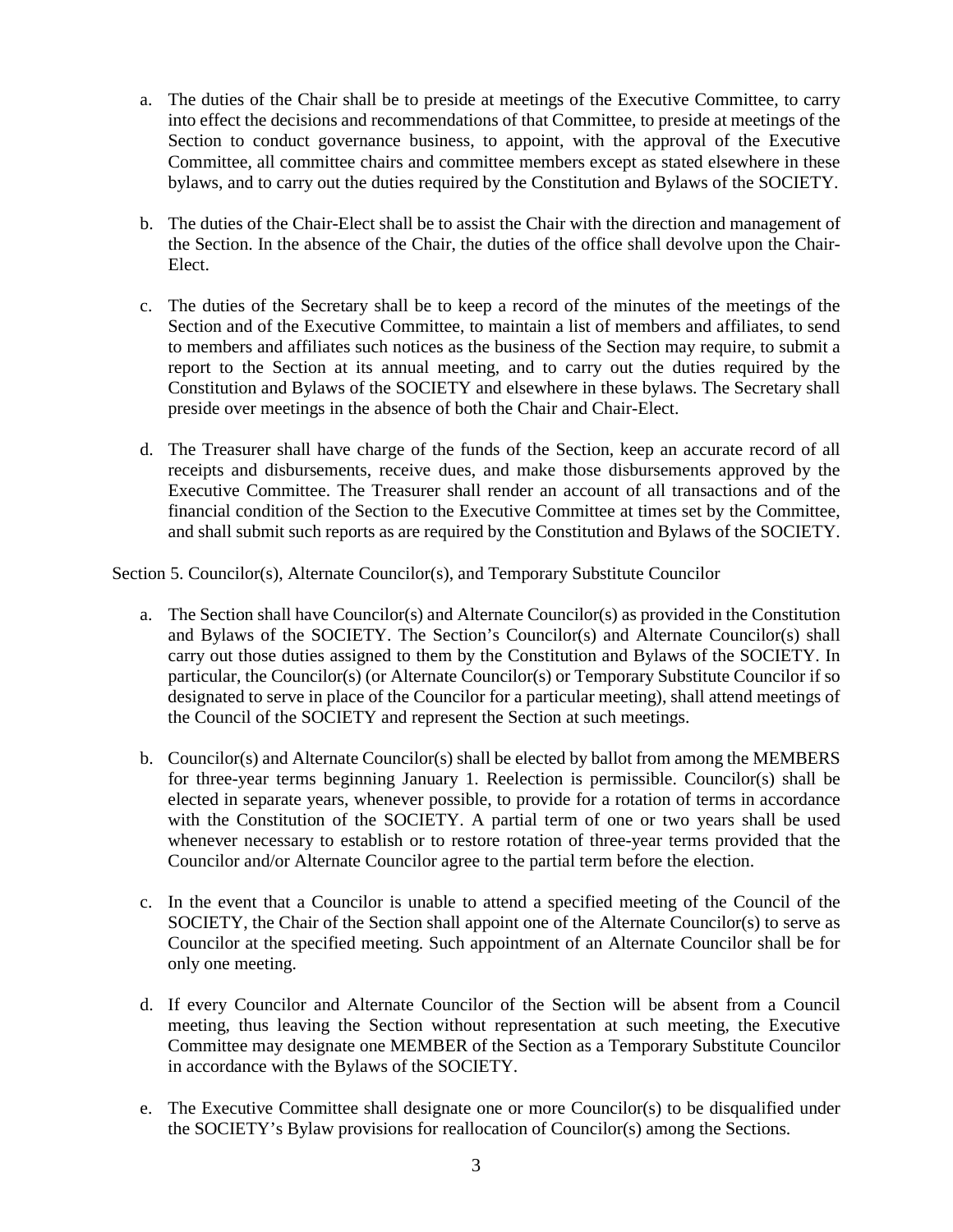### Section 6. Vacancies

- a. In the event of a vacancy in the office of Chair, the Chair-Elect shall assume the duties of Chair for the remainder of the term. In such case, the Chair-Elect moving into the position of Chair shall also hold that position during the normal term as Chair as part of the leadership transition. An interim appointee to the vacated office of Chair-Elect shall not automatically succeed to the office of Chair. At the next election, both a Chair and a Chair-Elect shall be elected.
- b. All other vacancies, except as noted below for Councilor or Alternate Councilor, including a vacancy in the office of Immediate Past Chair, Secretary, or Treasurer, shall be filled by interim appointment by the Executive Committee until the next annual election. At that time, the procedures for election as outlined in these bylaws shall be followed.
- c. Any vacancy in the position of Councilor or Alternate Councilor shall be filled for the remainder of the unexpired term at the time of the next annual election. The vacancy may be filled until the next annual election by interim appointment by the Executive Committee. At that time, the procedures for election as outlined in these bylaws shall be followed.

# **BYLAW VI Manner of Election**

Section 1. Officers shall be elected by a ballot distributed to the members of the Section in accordance with the Bylaws of the SOCIETY and these bylaws. Local Section Affiliates and Society Affiliates may not vote for any elective position(s).

Section 2. Councilor(s) and Alternate Councilor(s) shall be elected by a ballot distributed to all members of the Section in accordance with the Bylaws of the Society and these bylaws. Local Section Affiliates and Society Affiliates may not vote for Councilor(s) and Alternate Councilor(s).

Section 3. In September of each year, the Nomination Committee shall report to the membership its nominations for each office to be filled. Prior to October 15, any member or affiliate of the Section may, in writing or from the floor at a meeting to conduct governance business, nominate additional candidates for office, provided that the candidates are MEMBERS of the Section as required elsewhere in these bylaws, if the nomination is seconded by another member or affiliate. Nominations so made shall be equally valid as those from the Nomination Committee. All candidates nominated shall have indicated willingness to serve if elected.

Section 4. When a ballot is used, the candidates for each office and for Councilor(s)/Alternate Councilor(s) shall be listed in an order to be selected by lot on a ballot to be distributed by November 1, only to members. The ballot shall provide for a write-in candidate for each position to be filled. A paper ballot shall be provided to any member who requests it.

Section 5. The ballots shall be tabulated and validated not later than November 15. Except as noted below, the candidate for each position receiving the largest number of votes shall be declared elected. In case of a tie vote for any position, the Executive Committee, by ballot, shall elect from among the candidates who share the tie vote; the candidate receiving the largest number of votes shall be declared elected.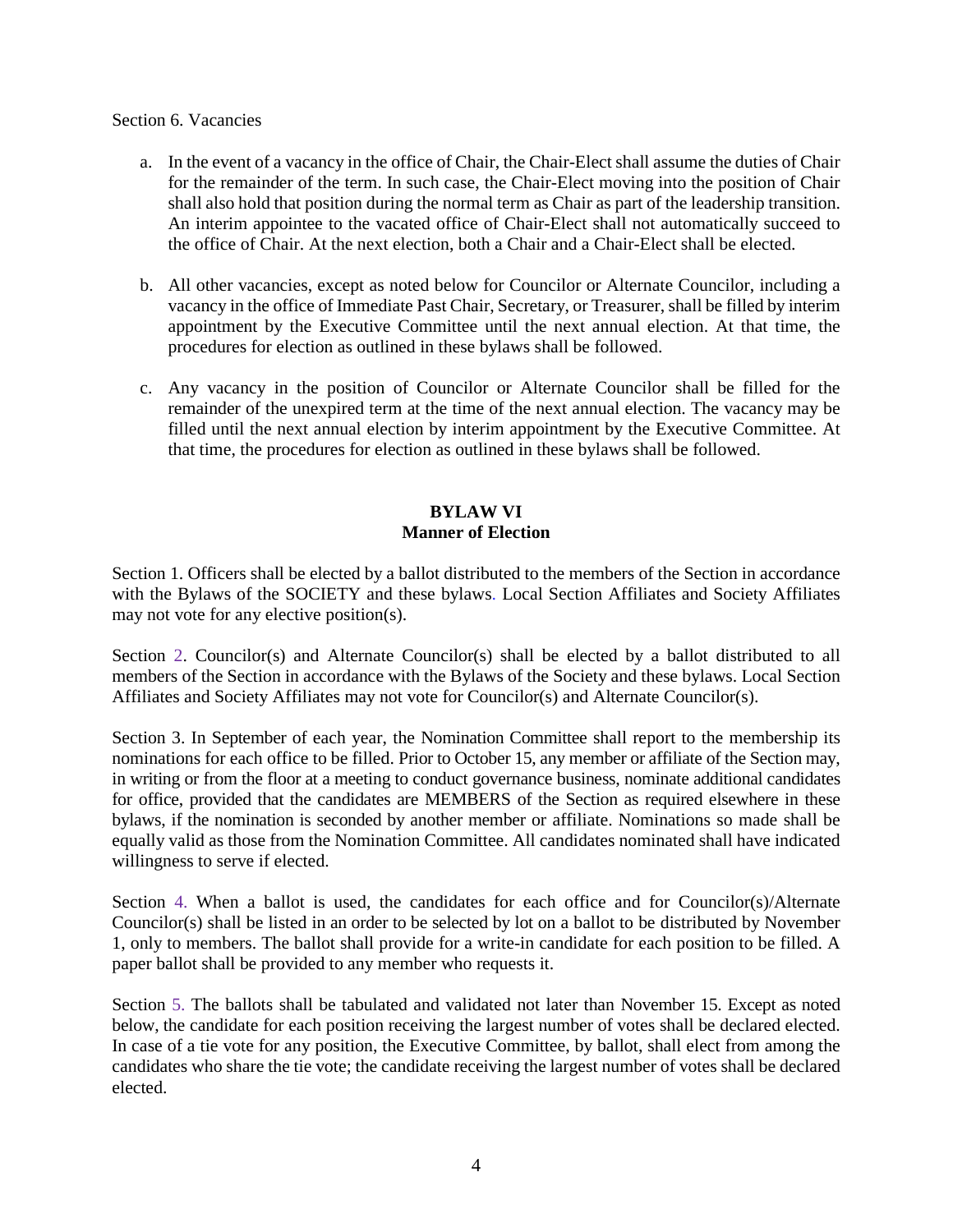Section 6. The results shall be announced by the Section Chair or his or her designee as soon as possible after the election, and also published in the Section's newsletter and/or on the Section's website soon thereafter. The results shall be certified to the Executive Director of the SOCIETY not later than December 1.

Section 7. In accordance with the SOCIETY's Bylaws, balloting procedures should ensure fair balloting that is open to all eligible members, protection against fraudulent balloting, and the timely reporting and archiving of balloting results.

# **BYLAW VII Recall of Elected Officials**

Section 1. The elected officials of the Section (officers and elected Executive Committee members, except not Councilor(s) and Alternate Councilor(s)) are subject to recall for neglect of duties or conduct injurious to the SOCIETY. Recall procedures are not applicable to Councilor(s) and Alternate Councilor(s).

Section 2. The recall of an official shall be initiated when a signed petition, indicating in writing the specific charges and reasonable substantiating evidence, is submitted to the Chair from at least five members of the Section. In the event the Chair is the official in question, the Chair-Elect shall receive the petition and shall assume the duties of the Chair with respect to this issue until the issue is resolved.

Section 3. The Chair shall, without delay, determine that the petitioners are aware of the gravity of their actions and the procedures to be followed. The Chair shall seek an alternate resolution to the problem and a withdrawal of the petition at this time. In the absence of a resolution to the problem, the Chair shall notify the members of the Executive Committee and call a special meeting within thirty days.

- a. The Executive Committee shall promptly continue the recall process or dismiss the petition as ill-founded or find an alternative solution to the problem. The Chair shall promptly inform the petitioners and the official of the decision of the Executive Committee. If no contact with the official can be made after a reasonable effort, the Executive Committee may remove the official in question with a two-thirds (2/3) vote of the remaining members.
- b. If the proceedings continue:
	- (1) The Chair shall assign the duties of the official to another qualified member or MEMBER of the Section, as required elsewhere in these bylaws, until the issue is resolved.
	- (2) The official shall be offered an opportunity to answer the allegations in the petition before the Executive Committee. A certified letter shall be sent to the last known address on the official SOCIETY membership roll. Upon notification, the official shall have thirty days to make a written response to the allegations.
	- (3) The Executive Committee shall decide whether or not to proceed after studying the official's response. The Chair shall inform the official and the petitioners of the decision of the Executive Committee. If the Executive Committee decides that the proceedings shall continue, the official shall choose one of the following options:
		- (a) The official may resign.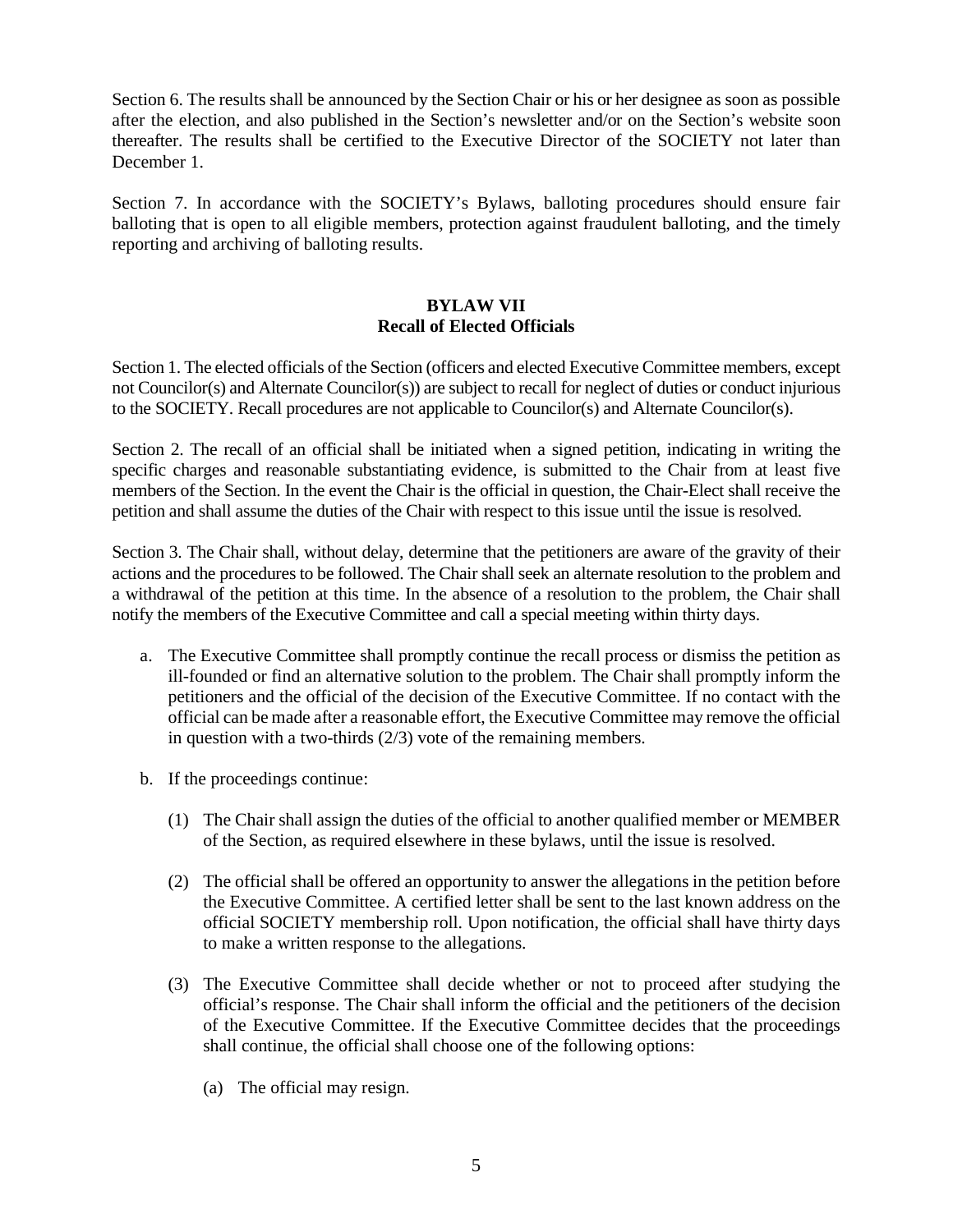- (b) The official may request a recall vote. Section members shall be informed, through brief written statements prepared by the Executive Committee and the official, of the issues involved with the recall vote. Both statements shall be distributed to the members with the ballot. A paper ballot shall be provided to any member who requests it. At least two-thirds (2/3) of the votes cast shall be required for the official to be removed from office. The membership shall be informed of the results of the recall vote.
- (c) The official may request a hearing and a recall vote by the remaining members of the Executive Committee. At least a two-thirds (2/3) vote of the remaining members of the Executive Committee shall be required to recall the official.
- (d) The official may choose not to respond and thus forfeit the position.

Section 4. The vacancy provisions of these bylaws shall be used to fill a vacancy caused by a recall process. The Executive Director of the SOCIETY shall be informed of the recall and the filling of the vacancy.

### **BYLAW VIII Committees**

Section 1. The Executive Committee shall establish committees as necessary for the proper operation of the Section. All committee members shall be members and/or affiliates of the SOCIETY and the Section.

Section 2. The Section shall have the following standing committees: Nomination, Bylaws and Policies, Budget and Finance, Program, and Awards.

- a. Nomination: solicit, select, interview, and nominate potential candidates for officers and Councilor(s)/Alternate Councilor(s) for each annual or special election. Prepare a ballot for electing the candidates for election and include in the ballot any amendments to the bylaws that the Bylaws Committee and Executive Committee have approved.
- b. Bylaws and Policies: review the Section bylaws and policies at least annually, make any recommendations to the Executive Committee for amendment(s) or change(s).
- c. Budget and Finance: provide financial oversight for the Section that covers budgeting and financial planning, creation of internal controls, and the financial reporting obligations of the Section.
- d. Program: invite main speakers/presenters for talks, workshops, and/or panel discussions; obtain titles of proposed presentations, abstracts, biographical information, and equipment needs; create program schedule; and monitor the costs, expenses, and venues for meetings and events.
- e. Awards: formulate a general program designed to meet the needs of the Section in the matter of awards and honors; coordinate the activities of the awards subcommittees; and periodically report the status of awards/honors to the Executive Committee.

# **BYLAW IX**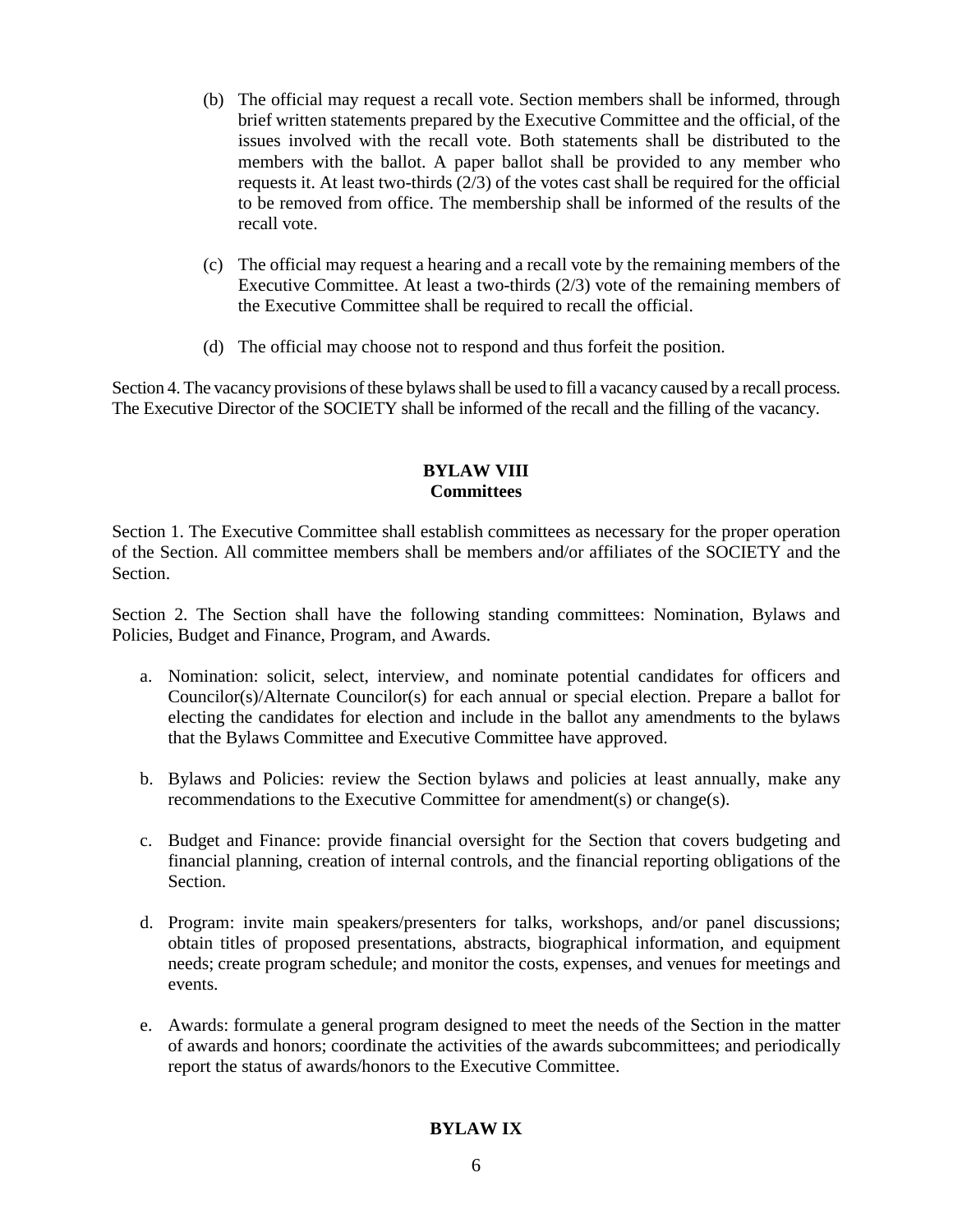### **Meetings**

Section 1. The Executive Committee shall designate the times and places of the Section's meetings as it finds necessary or desirable for the proper functioning of the Section. The Section shall hold at least one meeting annually to conduct governance business; however, this requirement may be modified by the Executive Committee.

Section 2. The Section Chair shall set the order of business for meetings of the Section to conduct governance business. The order of business may be suspended by a majority vote of the members present.

Section 3. The Section may hold special meetings to conduct governance business upon the written request of a majority of the Executive Committee or upon the written request of 15 members of the Section. To be valid, such request shall be received by the Secretary at least ten days before the date requested for the meeting and shall state the exact nature of the business to be transacted. No other business shall transpire at such meetings.

Section 4. Meetings of the Executive Committee and meetings of the Section to conduct governance business, with the approval of the Executive Committee, may be held by means of electronic communications technology that permits those in attendance to read or hear the proceedings substantially concurrently with their occurrence, to vote on matters submitted, to pose questions, and to make comments.

Section 5. The Executive Committee shall meet upon due notice either at the call of the Chair or upon request of a majority of its members. A quorum for an Executive Committee meeting shall consist of a majority of the voting members of the Committee. In the absence of a quorum, called meetings of the Executive Committee shall adjourn to a specific date.

Section 6. Due notice of the Section's meetings, not including committee meetings, shall be sent to each member and affiliate of the Section. A quorum for the transaction of governance business at such a Section meeting shall consist of 35 members of the Section. No governance business shall be conducted in the absence of a quorum.

Section 7. Any fee for registration at any special meeting shall be decided by the Executive Committee in accordance with the Constitution of the SOCIETY.

Section 8. The most recent edition of *Robert's Rules of Order Newly Revised* shall be the parliamentary authority for all matters not covered in these bylaws or in the SOCIETY's documents.

### **BYLAW X Finances**

Section 1.

- a. Members of the Section may be assessed voluntary Local Section dues in an amount set by the Executive Committee. The Executive Committee shall have the option to waive or discount dues for STUDENT MEMBERS and for others as provided in the SOCIETY's Bylaws for waived or discounted dues.
- b. Society Affiliates may be assessed annual dues in an amount set by the Executive Committee.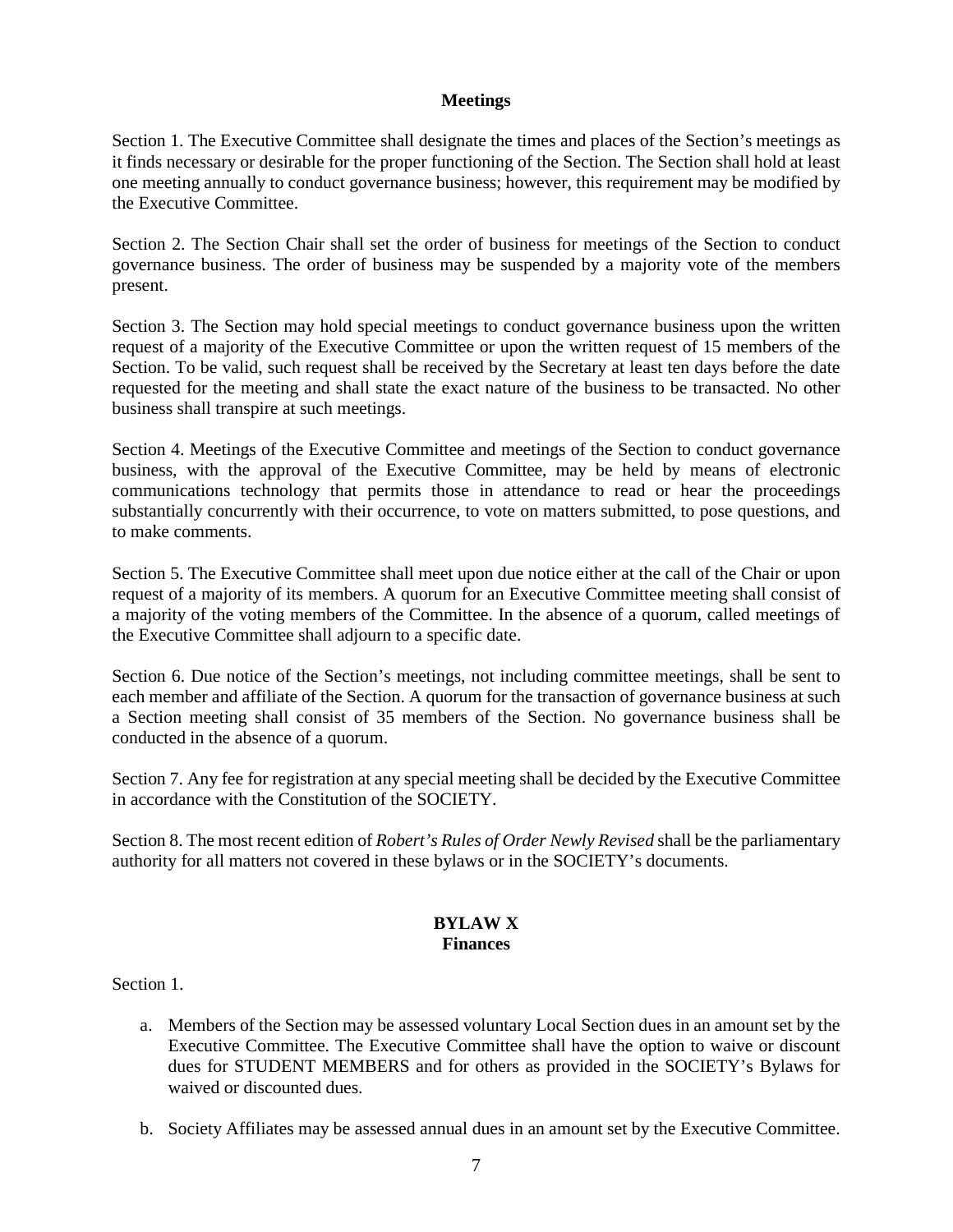c. The annual dues of Local Section Affiliates shall be determined by the Executive Committee in accordance with the Constitution and Bylaws of the SOCIETY, and as mentioned elsewhere in these bylaws.

Section 2. The Section may raise or collect funds to be expended for local purposes, and may have the entire management and control of such funds insofar as such management and control shall not conflict with any provision of these bylaws or with the Constitution or Bylaws of the SOCIETY.

Section 3. The Section may receive donations or bequests made to it, and may expend or invest the same on behalf of the Section. Such expenditures or investments shall be made by the Treasurer of the Section upon authorization by the Executive Committee.

Section 4. An annual audit of the books of the Treasurer and of any other transactions regarding the Section's funds shall be conducted by two or more disinterested members or individuals, appointed by the Executive Committee. The audit report shall be submitted to the Executive Committee by January 31.

## **BYLAW XI Amendments**

Section 1. A petition to amend the bylaws may be initiated by the Executive Committee or by a petition signed by at least 15 members of the Section. If the proposed amendment is approved by the Executive Committee, if practical, it shall be submitted to the SOCIETY's Committee on Constitution and Bylaws for review.

Section 2. The Executive Committee will then incorporate all the required changes and either accept or reject any recommended changes that are suggested by the Committee on Constitution and Bylaws. The revised bylaws shall then be submitted to the Section members for adoption. This may be accomplished at a business meeting of the Section provided that a minimum of four weeks' prior notice is given to the Section members.

Section 3. If a proposed amendment is not approved by the Executive Committee and if the petition is signed by at least 15 members of the Section, if practical, it shall be submitted to the SOCIETY's Committee on Constitution and Bylaws for review before being distributed to the members of the Section.

Section 4. At least two-thirds (2/3) of the votes cast shall be required to approve the amendment. This may be done at a business meeting of the Section provided a quorum is present. Alternatively, or failing the presence of a quorum, the vote may be taken by a ballot distributed to all members of the Section. At least two-thirds (2/3) of the valid ballots returned must be affirmative for adoption.

Section 5. The Secretary shall distribute the outcome of the vote regarding the amendment(s) to the Section members and within one month shall meet all requirements for submitting the results to the Committee on Constitution and Bylaws.

Section 6. Amendments to these bylaws, after adoption by the Section, shall become effective upon approval by the Committee on Constitution and Bylaws, acting for the Council of the SOCIETY, unless a later date is specified.